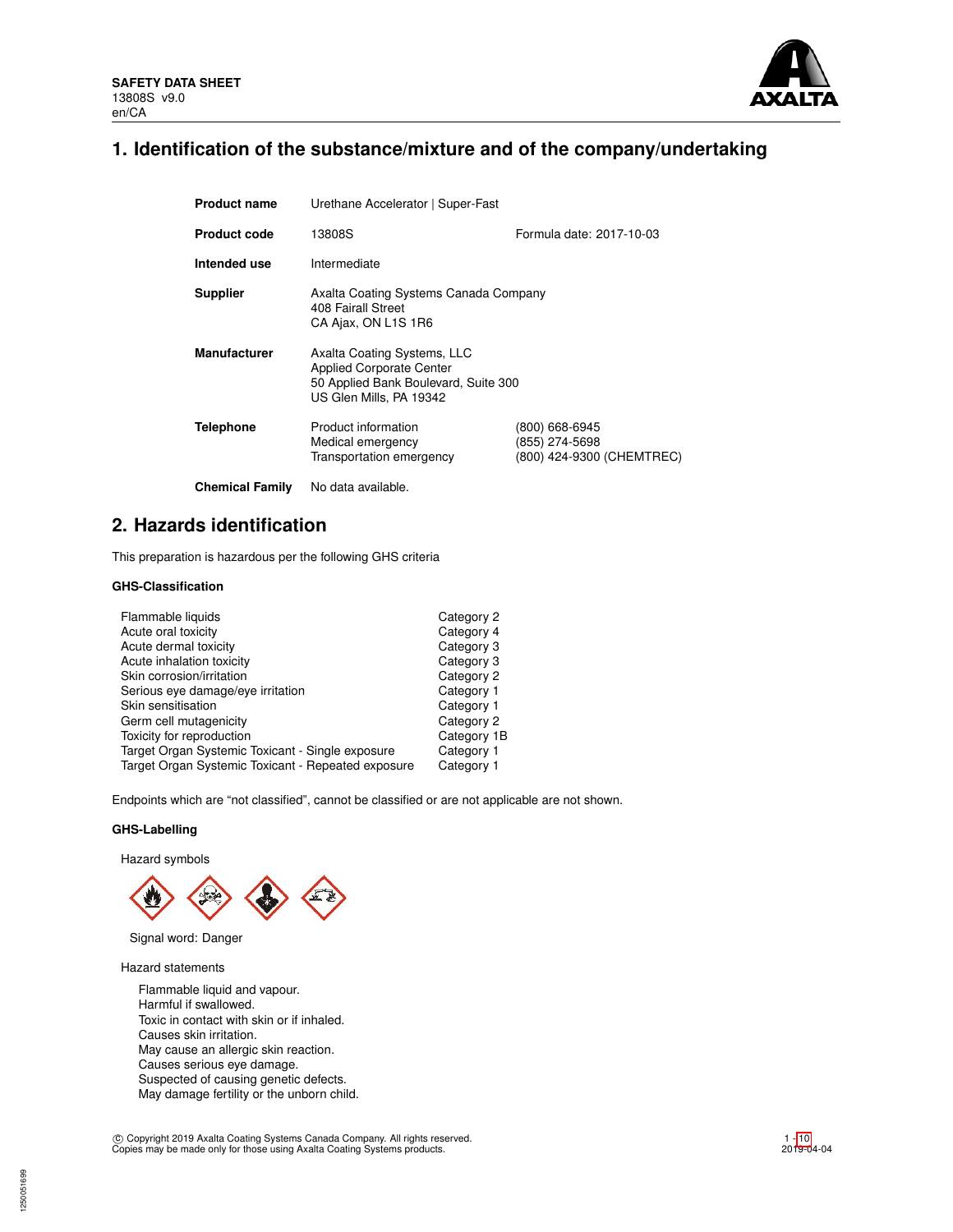

Causes damage to organs. Causes damage to organs through prolonged or repeated exposure.

#### Precautionary statements

Obtain special instructions before use. Keep away from heat/sparks/open flames/hot surfaces. No smoking. Ground/bond container and receiving equipment. Use explosion-proof electrical/ventilating/lighting equipment. Use only non-sparking tools. Take precautionary measures against static discharge. Do not breathe dust/ fume/ gas/ mist/ vapours/ spray. Do not eat, drink or smoke when using this product. Use only outdoors or in a well-ventilated area. Contaminated work clothing should not be allowed out of the workplace. Wear protective gloves/protective clothing/eye protection/face protection. IF SWALLOWED: Immediately call a POISON CENTER/doctor. IF ON SKIN: Wash with plenty of soap and water. IF ON SKIN (or hair): Remove/ Take off immediately all contaminated clothing. Rinse skin with water/ shower. IF INHALED: Remove person to fresh air and keep comfortable for breathing. IF IN EYES: Rinse cautiously with water for several minutes. Remove contact lenses, if present and easy to do. Continue rinsing. Specific treatment (see supplemental first aid instructions on this label). If skin irritation or rash occurs: Get medical advice/ attention. Store in a well-ventilated place. Keep container tightly closed. Store locked up. Dispose of contents/container in accordance with local regulations. Take off immediately all contaminated clothing and wash it before reuse.

## **Other hazards which do not result in classification**

Intentional misuse by deliberately concentrating and inhaling the contents may be harmful or fatal.

## **The following percentage of the mixture consists of ingredient(s) with unknown acute toxicity:** 0 %

## **3. Composition/information on ingredients**

Mixture of synthetic resins and solvents

## **Components**

| CAS-No.  | Chemical name         | Concentration |
|----------|-----------------------|---------------|
| 123-54-6 | 2,4-pentanedione      | $80 - 100\%$  |
| 77-58-7  | Dibutyl tin dilaurate | $1 - 5%$      |

Actual concentration ranges withheld as a trade secret. Non-regulated ingredients 0.0 - 0.1%

## **4. First aid measures**

#### **Eye contact**

Remove contact lenses. Irrigate copiously with clean, fresh water for at least 15 minutes, holding the eyelids apart. Seek medical advice.

### **Skin contact**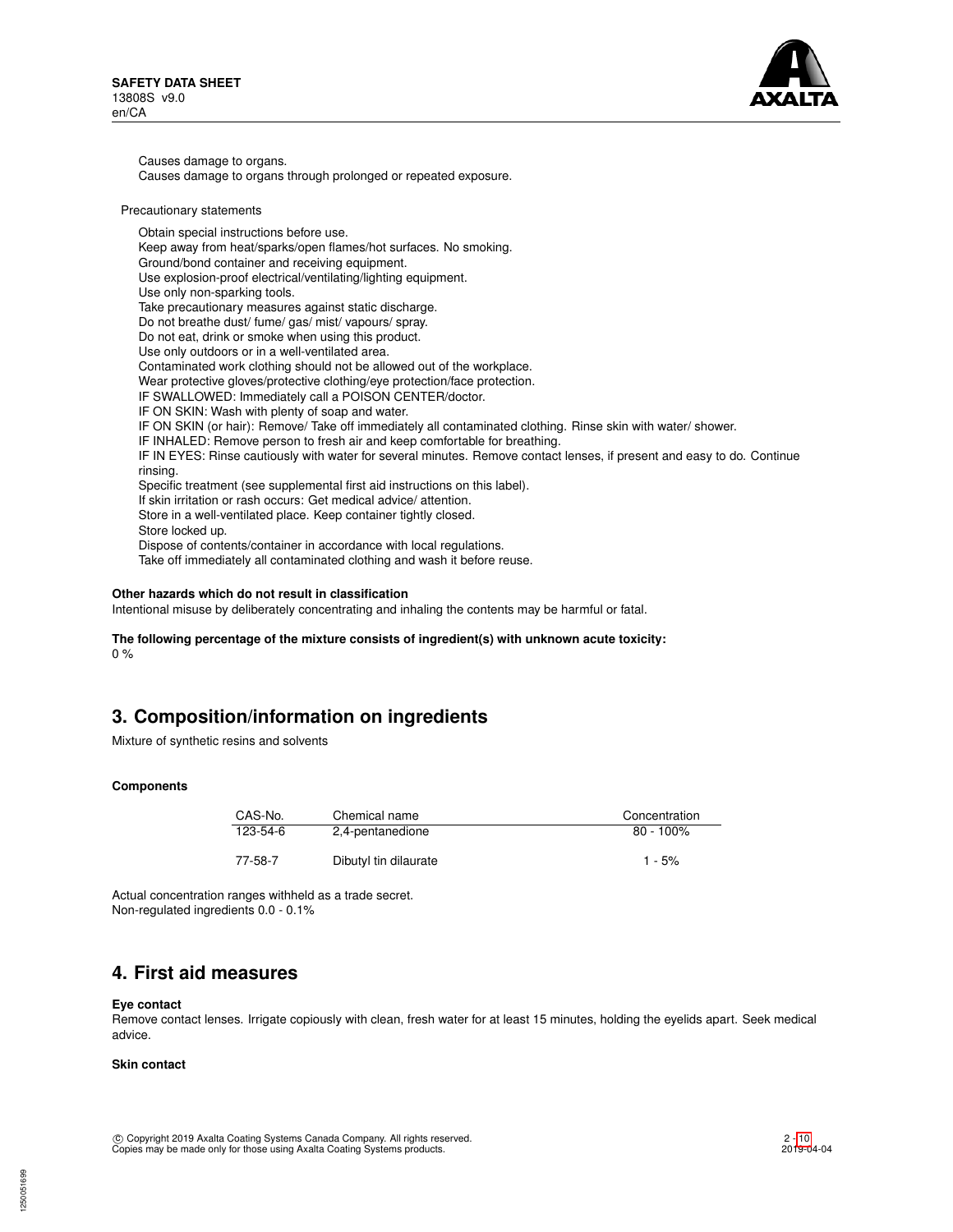

Do NOT use solvents or thinners. Take off all contaminated clothing immediately. Wash skin thoroughly with soap and water or use recognized skin cleanser. If skin irritation persists, call a physician.

#### **Inhalation**

Avoid inhalation of vapour or mist. Move to fresh air in case of accidental inhalation of vapours. If breathing is irregular or stopped, administer artificial respiration. If unconscious place in recovery position and seek medical advice. If symptoms persist, call a physician.

#### **Ingestion**

If swallowed, seek medical advice immediately and show this safety data sheet (SDS) or product label. Do NOT induce vomiting. Keep at rest.

#### **Most Important Symptoms/effects, acute and delayed**

#### **Inhalation**

May cause nose and throat irritation. May cause nervous system depression characterized by the following progressive steps: headache, dizziness, nausea, staggering gait, confusion, unconsciousness. Reports have associated repeated and prolonged overexposure to solvents with permanent brain and nervous system damage. If this product mixed with an isocyanate activator/hardener (see SDS for the activator), the following health effects may apply: Exposure to isocyanates may cause respiratory sensitization. This effect may be permanent. Symptoms include an asthma-like reaction with shortness of breath, wheezing, cough or permanent lung sensitization. This effect may be delayed for several hours after exposure. Repeated overexposure to isocyanates may cause a decrease in lung function, which may be permanent. Individuals with lung or breathing problems or prior reactions to isocyanates must not be exposed to vapors or spray mist of this product.

#### **Ingestion**

May result in gastrointestinal distress.

#### **Skin or eye contact**

May cause irritation or burning of the eyes. Repeated or prolonged liquid contact may cause skin irritation with discomfort and dermatitis. If this product is mixed with an isocyanate, skin contact may cause sensitization.

#### **Indication of Immediate medical attention and special treatment needed if necessary**

No data available on the product. See section 3 and 11 for hazardous ingredients found in the product.

## **5. Firefighting measures**

#### **Suitable extinguishing media**

Universal aqueous film-forming foam, Carbon dioxide (CO2), Dry chemical

## **Extinguishing media which shall not be used for safety reasons**

High volume water jet

## **Hazardous combustion products**

CO, CO2, smoke, and oxides of any heavy metals that are reported in "Composition, Information on Ingredients" section.

#### **Fire and Explosion Hazards**

Flammable liquid. Vapor/air mixture will burn when an ignition source is present.

#### **Special Protective Equipment and Fire Fighting Procedures**

Full protective flameproof clothing should be worn as appropriate. Wear self-contained breathing apparatus for firefighting if necessary. In the event of fire, cool tanks with water spray. Do not allow run-off from fire fighting to enter public sewer systems or public waterways.

## **6. Accidental release measures**

### **Procedures for cleaning up spills or leaks**

Ventilate area. Remove sources of ignition. Prevent skin and eye contact and breathing of vapor. If the material contains, or is mixed with an isocyanate activator/hardener: Wear a positive-pressure, supplied-air respirator (NIOSH approved TC-19C), eye protection, gloves and protective clothing. Pour liquid decontamination solution over the spill and allow to sit at least 10 minutes. Typical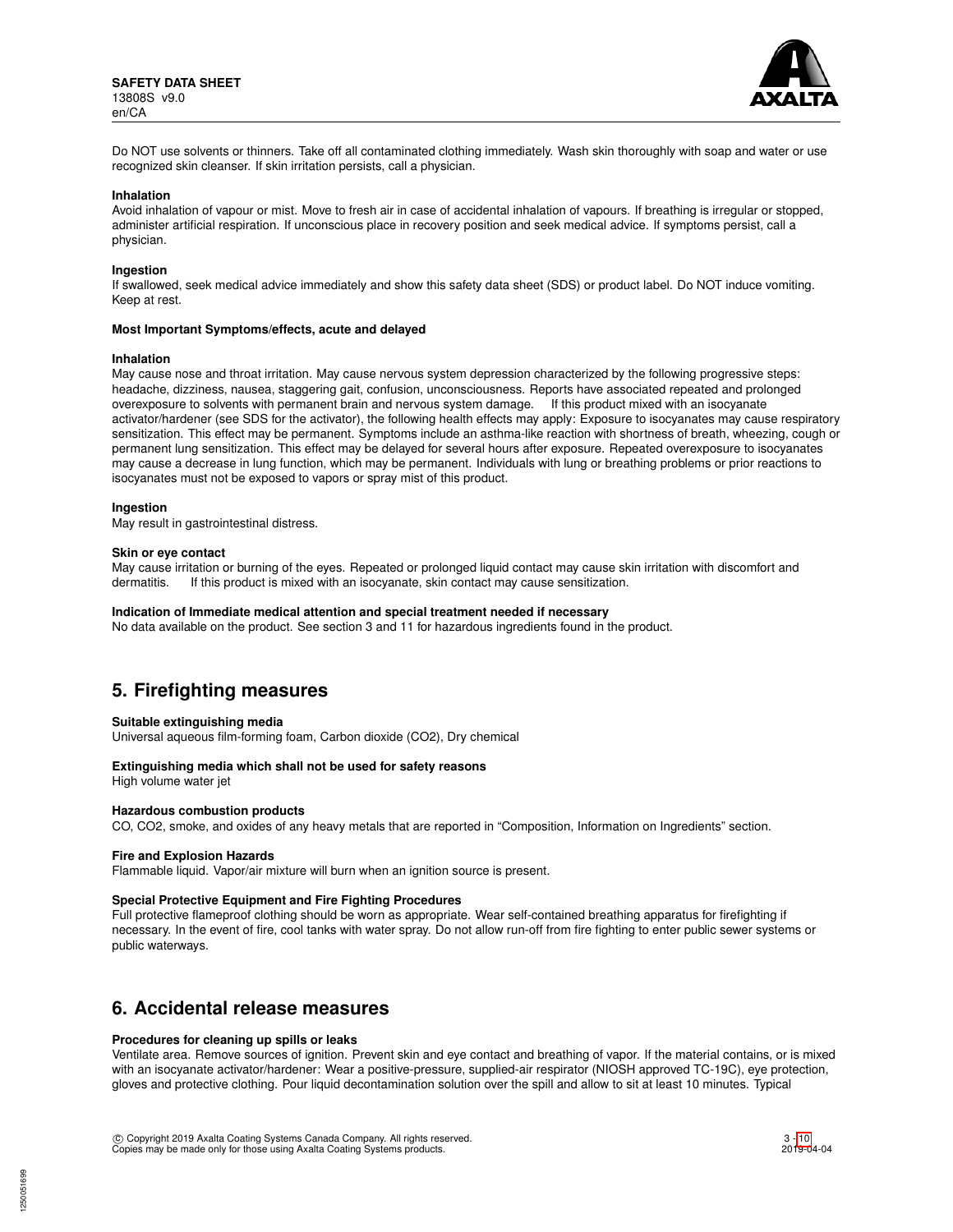

decontamination solutions for isocyanate containing materials are: 20% Surfactant (Tergitol TMN 10) and 80% Water OR 0 -10% Ammonia, 2-5% Detergent and Water (balance) Pressure can be generated. Do not seal waste containers for 48 hours to allow C02 to vent. After 48 hours, material may be sealed and disposed of properly. If material does not contain or is not mixed with an isocyanate activator/hardener: Wear a properly fitted air-purifying respirator with organic vapor cartridges (NIOSH approved TC-23C), eye protection, gloves and protective clothing. Confine, remove with inert absorbent, and dispose of properly.

#### **Environmental precautions**

Do not let product enter drains. Notify the respective authorities in accordance with local law in the case of contamination of rivers, lakes or waste water systems.

## **7. Handling and storage**

### **Precautions for safe handling**

Observe label precautions. Keep away from heat, sparks, flame, static discharge and other sources of ignition. VAPORS MAY CAUSE FLASH FIRE. Close container after each use. Ground containers when pouring. Do not transfer contents to bottles or unlabeled containers. Wash thoroughly after handling and before eating or smoking. Do not store above 49 °C (120 °F). If material is a coating: do not sand, flame cut, braze or weld dry coating without a NIOSH approved air purifying respirator with particulate filters or appropriate ventilation , and gloves. Combustible dust clouds may be created where operations produce fine material (dust). Avoid formation of significant deposits of material as they may become airborne and form combustible dust clouds. Build up of fine material should be cleaned using gentle sweeping or vacuuming in accordance with best practices. Cleaning methods (e.g. compressed air) which can generate potentially combustible dust clouds should not be used.

### **Advice on protection against fire and explosion**

Solvent vapours are heavier than air and may spread along floors. Vapors may form explosive mixtures with air and will burn when an ignition source is present. Always keep in containers of same material as the original one. Never use pressure to empty container: container is not a pressure vessel. The accumulation of contaminated rags may result in spontaneous combustion. Good housekeeping standards and regular safe removal of waste materials will minimize the risks of spontaneous combustion and other fire hazards.

### **Storage**

#### **Requirements for storage areas and containers**

Observe label precautions. Store in a dry, well ventilated place away from sources of heat, ignition and direct sunlight. No smoking. Prevent unauthorized access. Containers which are opened must be carefully resealed and kept upright to prevent leakage.

#### **Advice on common storage**

Store separately from oxidizing agents and strongly alkaline and strongly acidic materials.

## **8. Exposure controls/personal protection**

## **Engineering controls and work practices**

Provide adequate ventilation.This should be achieved by a good general extraction and -if practically feasible- by the use of a local exhaust ventilation.If these are not sufficient to maintain concentrations of particulates and solvent vapour below the OEL, suitable respiratory protection must be worn.

#### **National occupational exposure limits**

| CAS-No.  | Chemical name         | Source Time             | Tvpe       | Value                                                  | Note |
|----------|-----------------------|-------------------------|------------|--------------------------------------------------------|------|
| 123-54-6 | 2,4-pentanedione      | ACGIH 8 hr              | TWA        | 25 ppm                                                 | Skin |
| 77-58-7  | Dibutyl tin dilaurate | ACGIH 8 hr<br>OSHA 8 hr | TWA<br>TWA | $0.1 \,\mathrm{mq/m}3$ Sn<br>$0.1 \,\mathrm{mg/m3}$ Sn |      |

### **Glossary**

CEIL Ceiling exposure limit

STEL Short term exposure limit

TWA Time weighted average

TWAE Time-Weighted Average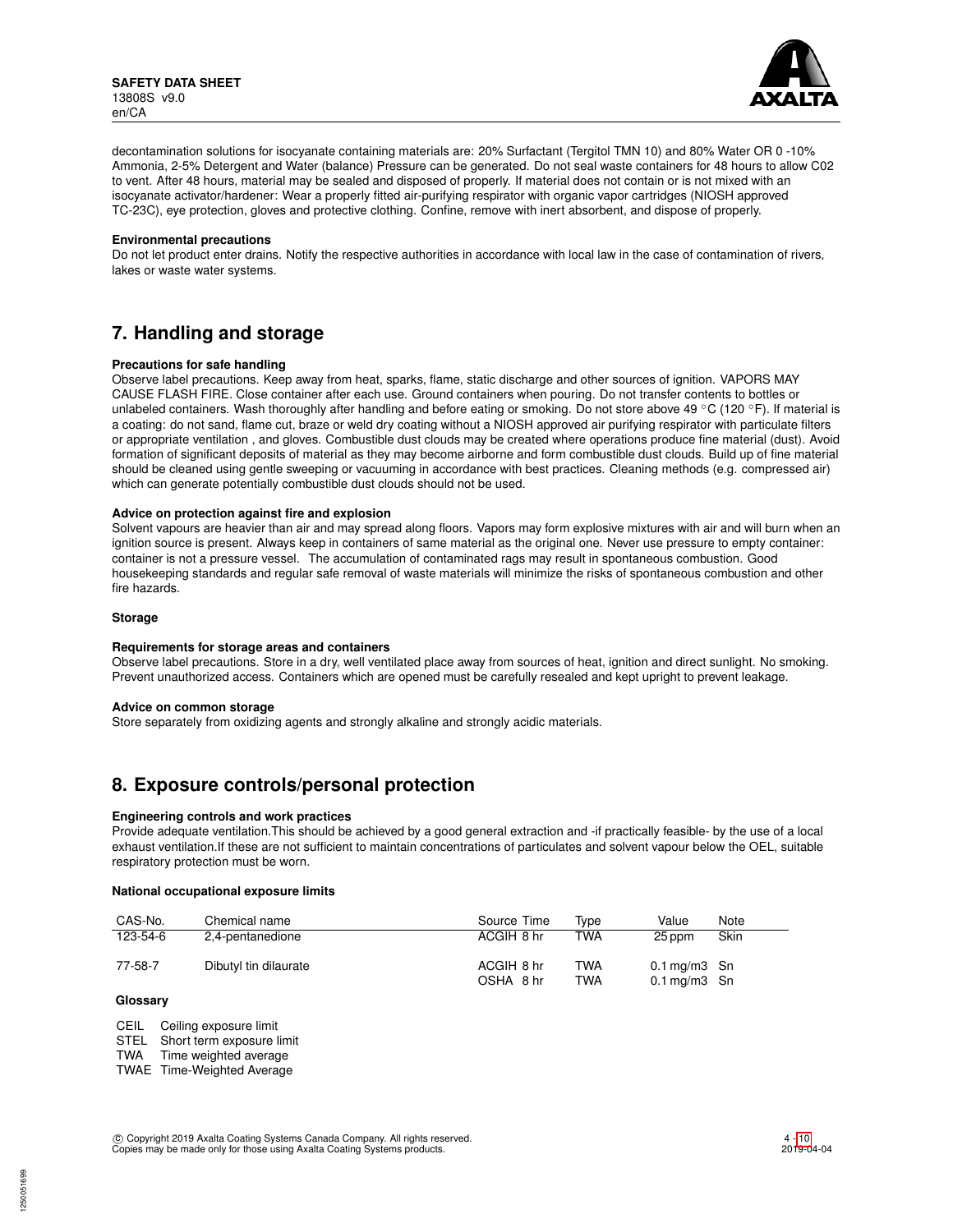

#### **Protective equipment**

Personal protective equipment should be worn to prevent contact with eyes, skin or clothing.

## **Respiratory protection**

Do not breathe vapors or mists. When this product is used with an isocyanate activator/hardener, wear a positive-pressure, supplied-air respirator (NIOSH approved TC-19C) while mixing activator/hardener with paint, during application and until all vapors and spray mist are exhausted. If product is used without isocyanate activator/hardener, a properly fitted air-purifying respirator with organic vapor cartridges (NIOSH TC-23C) and particulate filter (NIOSH TC-84A) may be used. Follow respirator manufacturer's directions for respirator use. Do not permit anyone without protection in the painting area. Refer to the hardener/activator label instructions and SDS for further information. Individuals with history of lung or breathing problems or prior reaction to isocyanates should not use or be exposed to this product if mixed with isocyanate activators/hardeners.

#### **Eye protection**

Desirable in all industrial situations. Goggles are preferred to prevent eye irritation. If safety glasses are substituted, include splash guard or side shields.

#### **Skin and body protection**

Neoprene gloves and coveralls are recommended.

## **Hygiene measures**

Wash skin thoroughly with soap and water or use recognized skin cleanser. Do NOT use solvents or thinners.

#### **Environmental exposure controls**

Do not let product enter drains.

## **9. Physical and chemical properties**

## **Appearance**

**Form:** liquid **Colour:** clear

| Flash point                                    | $34\,^{\circ}\mathrm{C}$ |                  |
|------------------------------------------------|--------------------------|------------------|
| Lower Explosive Limit                          | 1.7%                     |                  |
| Upper Explosive Limit                          | 11.6%                    |                  |
| Evaporation rate                               | Slower than Ether        |                  |
| Vapor pressure of principal solvent            | 8.6 hPa                  |                  |
| Solubility of Solvent In Water                 | appreciable              |                  |
| Vapor density of principal solvent $(Air = 1)$ | 3.5                      |                  |
| Approx. Boiling Range                          | 135 $^{\circ}{\rm C}$    |                  |
| Approx. Freezing Range                         | Not applicable.          |                  |
| Gallon Weight (lbs/gal)                        | 8.16                     |                  |
| <b>Specific Gravity</b>                        | 0.98                     |                  |
| Percent Volatile By Volume                     | 95.33%                   |                  |
| Percent Volatile By Weight                     | 95.00%                   |                  |
| Percent Solids By Volume                       | 4.68%                    |                  |
| Percent Solids By Weight                       | 5.00%                    |                  |
| pH (waterborne systems only)                   | No data available.       |                  |
| Partition coefficient: n-octanol/water         | No data available        |                  |
| Ignition temperature                           | 350 °C                   | <b>DIN 51794</b> |
| Decomposition temperature                      | Not applicable.          |                  |
| Viscosity (23 $\mathrm{^{\circ}C}$ )           | Not applicable.          | ISO 2431-1993    |

## **10. Stability and reactivity**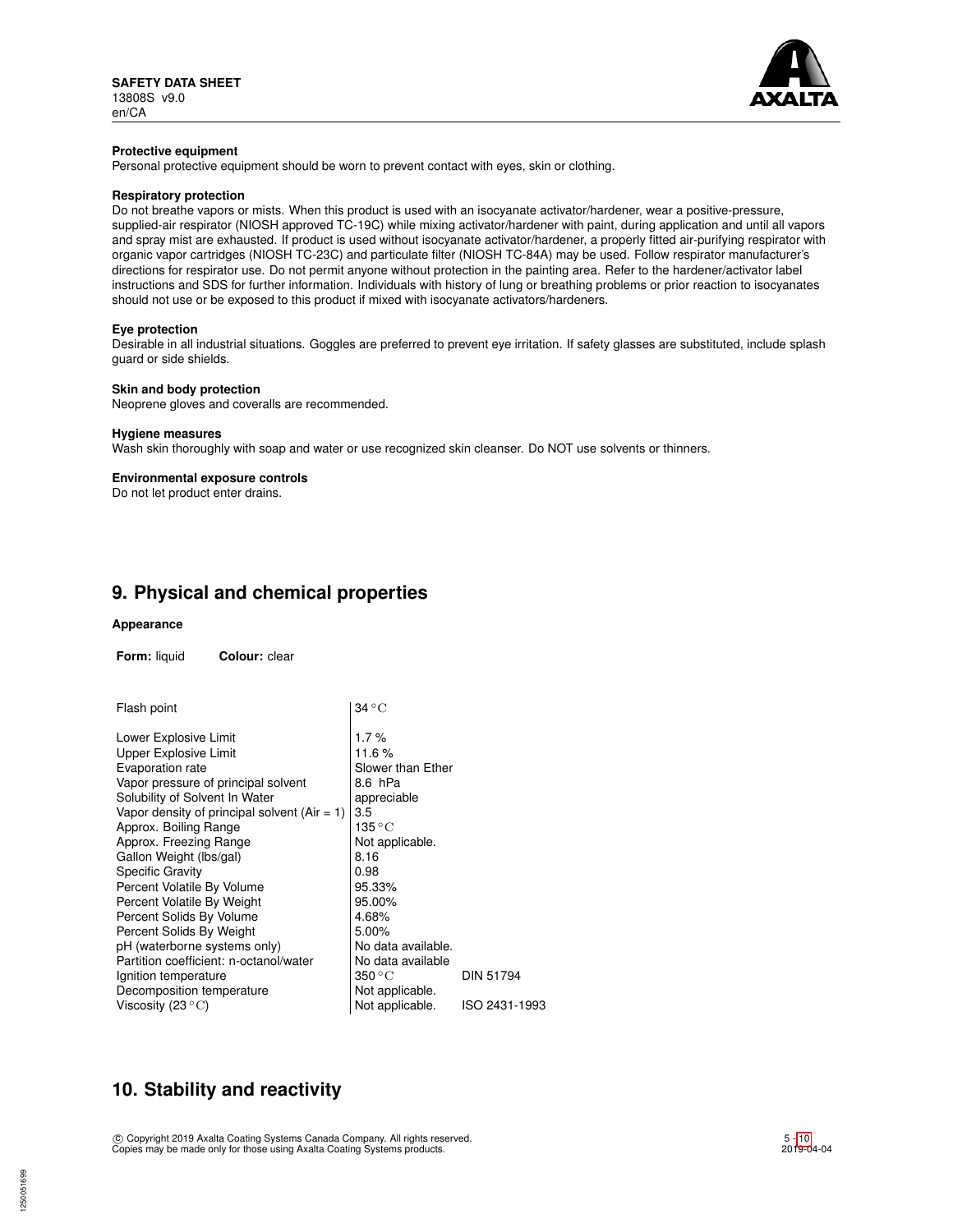

## **Stability**

Stable

## **Conditions to avoid**

Stable under recommended storage and handling conditions (see section 7).

## **Materials to avoid**

None reasonably foreseeable.

### **Hazardous decomposition products**

When exposed to high temperatures may produce hazardous decomposition products such as carbon monoxide and dioxide, smoke, oxides of nitrogen.

#### **Hazardous Polymerization**

Will not occur.

### **Sensitivity to Static Discharge**

Solvent vapors in air may explode if static grounding and bonding is not used during transfer of this product.

### **Sensitivity to Mechanical Impact**

None known.

## **11. Toxicological information**

### **Information on likely routes of exposure**

#### **Inhalation**

May cause nose and throat irritation. May cause nervous system depression characterized by the following progressive steps: headache, dizziness, nausea, staggering gait, confusion, unconsciousness. Reports have associated repeated and prolonged overexposure to solvents with permanent brain and nervous system damage. If this product mixed with an isocyanate activator/hardener (see SDS for the activator), the following health effects may apply: Exposure to isocyanates may cause respiratory sensitization. This effect may be permanent. Symptoms include an asthma-like reaction with shortness of breath, wheezing, cough or permanent lung sensitization. This effect may be delayed for several hours after exposure. Repeated overexposure to isocyanates may cause a decrease in lung function, which may be permanent. Individuals with lung or breathing problems or prior reactions to isocyanates must not be exposed to vapors or spray mist of this product.

#### **Ingestion**

May result in gastrointestinal distress.

#### **Skin or eye contact**

May cause irritation or burning of the eyes. Repeated or prolonged liquid contact may cause skin irritation with discomfort and dermatitis.

**Delayed and immediate effects and also chronic effects from short and long term exposure:**

**Acute oral toxicity**

2,4-pentanedione Category 4

**Acute dermal toxicity**

2,4-pentanedione Category 3

**Acute inhalation toxicity**

1250051699

2,4-pentanedione Category 3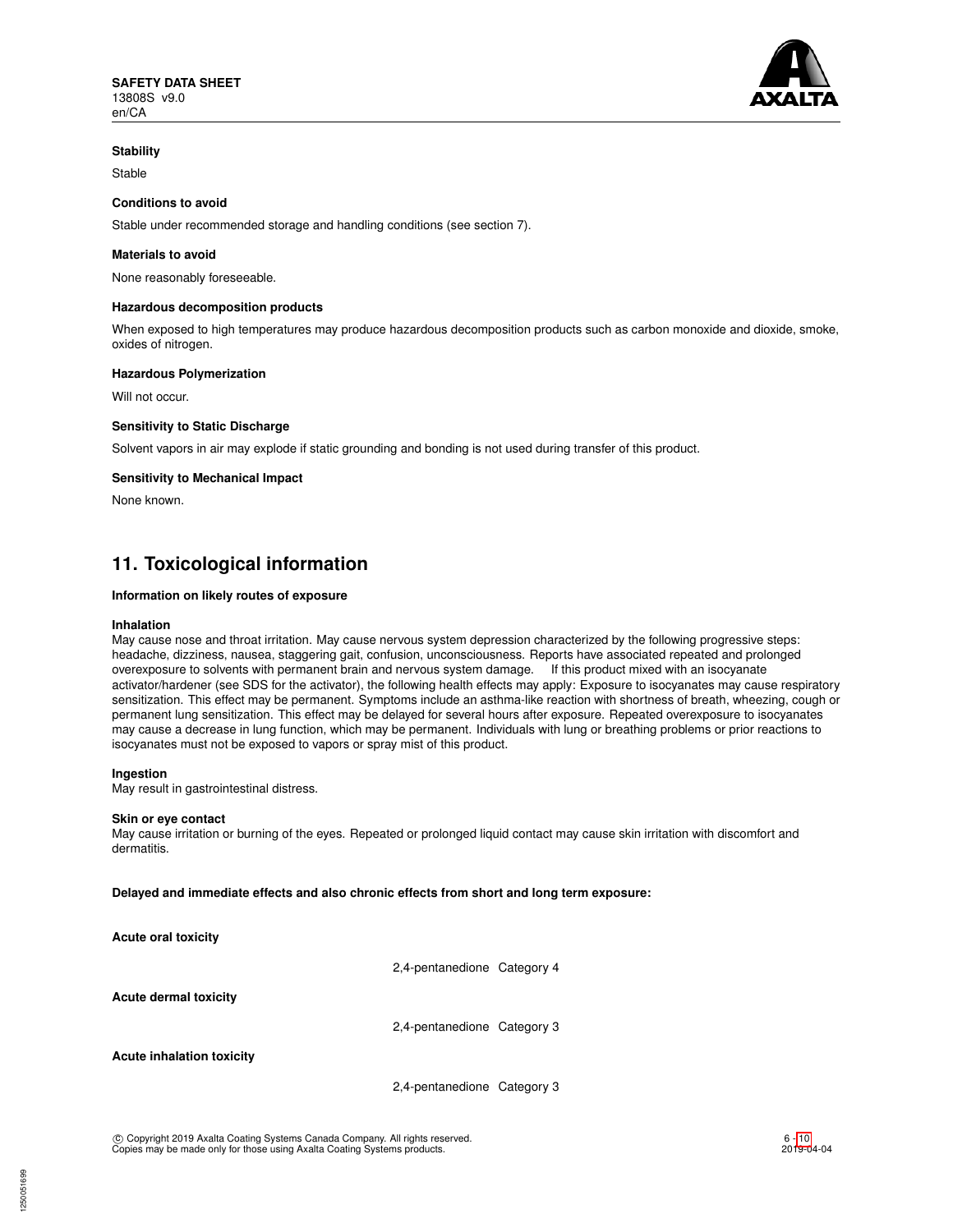

% of unknown composition: 0 %

| Skin corrosion/irritation                                                    |                                   |  |
|------------------------------------------------------------------------------|-----------------------------------|--|
|                                                                              | Dibutyl tin dilaurate Category 1B |  |
| Serious eye damage/eye irritation                                            |                                   |  |
|                                                                              | Dibutyl tin dilaurate Category 1  |  |
| <b>Respiratory sensitisation</b><br>Not classified according to GHS criteria |                                   |  |
| Skin sensitisation                                                           |                                   |  |
|                                                                              | Dibutyl tin dilaurate Category 1  |  |
| Germ cell mutagenicity                                                       |                                   |  |
|                                                                              | Dibutyl tin dilaurate Category 2  |  |
| Carcinogenicity<br>Not classified according to GHS criteria                  |                                   |  |
| <b>Toxicity for reproduction</b>                                             |                                   |  |
|                                                                              | Dibutyl tin dilaurate Category 1B |  |
| Target Organ Systemic Toxicant - Single exposure                             |                                   |  |

No data available.

**Target Organ Systemic Toxicant - Repeated exposure** No data available.

**Aspiration toxicity** Not classified according to GHS criteria

### **Numerical measures of toxicity (acute toxicity estimation (ATE),etc. )** No information available.

## **Symptoms related to the physical, chemical and toxicological characteristics**

Exposure to component solvents vapours concentration in excess of the stated occupational exposure limit may result in adverse health effect such as mucous membrane and respiratory system irritation and adverse effect on kidney, liver and central nervous system. Symptoms and signs include headache, dizziness, fatigue, muscular weakness, drowsiness and in extreme cases, loss of consciousness. Through skin resorbtion, solvents can cause some of the effects described here. Repeated or prolonged contact with the preparation may cause removal of natural fat from the skin resulting in non-allergic contact dermatitis and absorption through the skin. The liquid splashed in the eyes may cause irritation and reversible damage.

# **12. Ecological information**

There are no data available on the product itself. The product should not be allowed to enter drains or watercourses.

# **13. Disposal considerations**

## **Provincial Waste Classification**

Check appropriate provincial and local waste disposal regulations for proper classifications.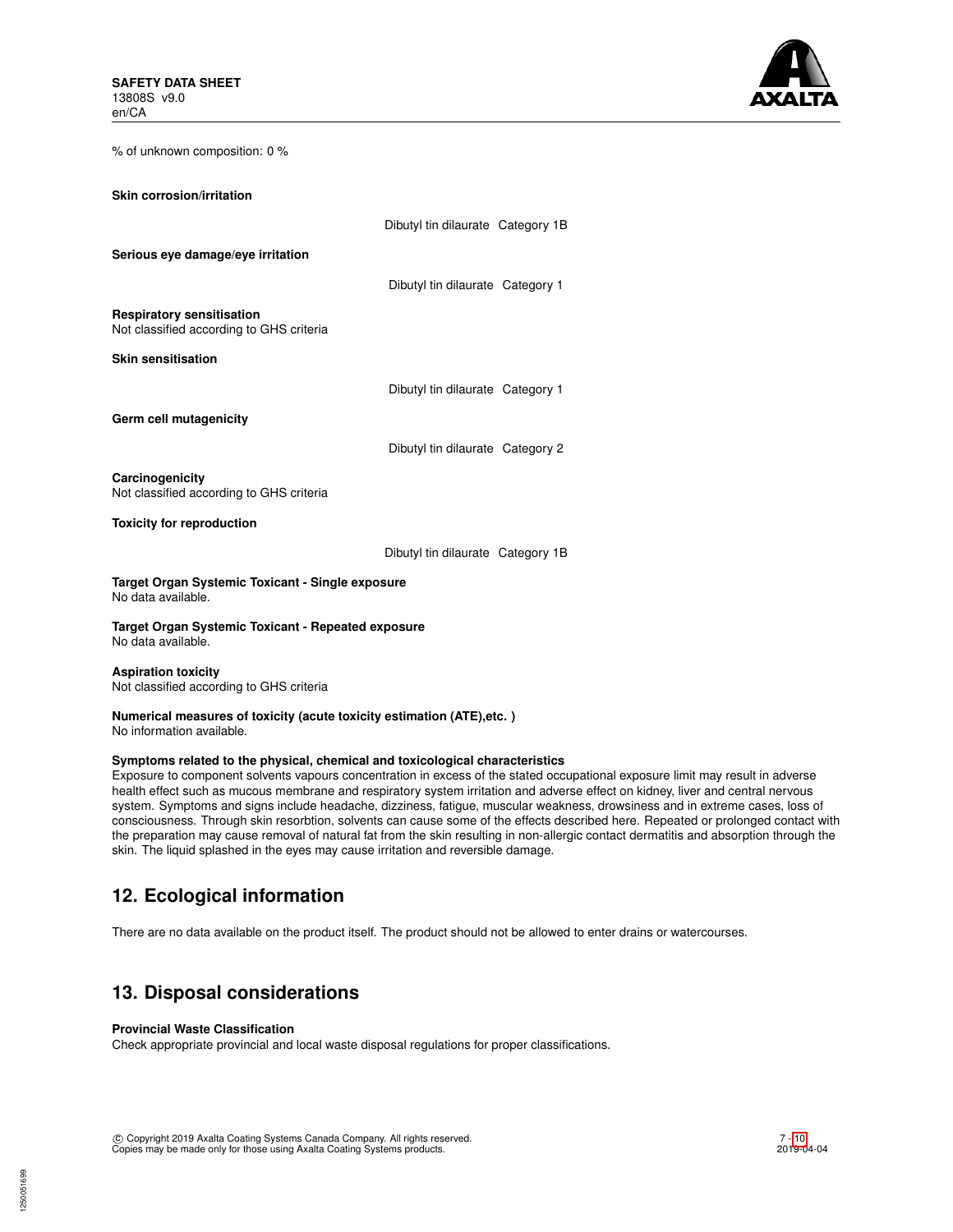

## **Waste Disposal Method**

Do not allow material to contaminate ground water systems. Incinerate or otherwise dispose of waste material in accordance with Federal, State, Provincial, and local requirements. Do not incinerate in closed containers.

## **14. Transport information**

### **International transport regulations**

| <b>IMDG (Sea transport)</b>              |                                             |
|------------------------------------------|---------------------------------------------|
| UN number:                               | 1263                                        |
| Proper shipping name:                    | PAINT REI ATED MATERIAI                     |
| Hazard Class:                            | 3                                           |
| Subsidiary Hazard Class:                 | Not applicable.                             |
| Packing group:                           | Ш                                           |
|                                          |                                             |
| Marine Pollutant:                        | yes [dibutylbis((1-oxododecyl)oxy)stannane] |
| <b>ICAO/IATA (Air transport)</b>         |                                             |
| UN number:                               | 1263                                        |
| Proper shipping name:                    | PAINT RELATED MATERIAL                      |
|                                          |                                             |
| Hazard Class:                            | з                                           |
| Subsidiary Hazard Class: Not applicable. |                                             |
| Packing group:                           | Ш                                           |
|                                          |                                             |
| TDG                                      |                                             |
|                                          |                                             |

UN number: 1263<br>Proper shipping name: PAINT RELATED MATERIAL Proper shipping name:

Hazard Class: 3 Subsidiary Hazard Class: Not applicable.<br>Packing group: III Packing group:

## **Matters needing attention for transportation**

Confirm that there is no breakage, corrosion, or leakage from the container before shipping. Be sure to prevent damage to cargo by loading so as to avoid falling, dropping, or collapse. Ship in appropriate containers with denotation of the content in accordance with the relevant statutes and rules.

## **15. Regulatory information**

## **TSCA Status**

In compliance with TSCA Inventory requirements for commercial purposes.

#### **DSL Status**

All components of the mixture are listed on the DSL.

## **Photochemical Reactivity**

Non-photochemically reactive

### **Regulatory information**

| CAS # Ingredient              |       | 302 TPQ RQ 311/312 | - 313 | RQ(lbs) HAP |  |
|-------------------------------|-------|--------------------|-------|-------------|--|
| 123-54-6 2,4-pentanedione     |       | N NR NR A.C.F      | N.    | NR N        |  |
| 77-58-7 Dibutyl tin dilaurate | NR NR | NA                 | N.    | NR N        |  |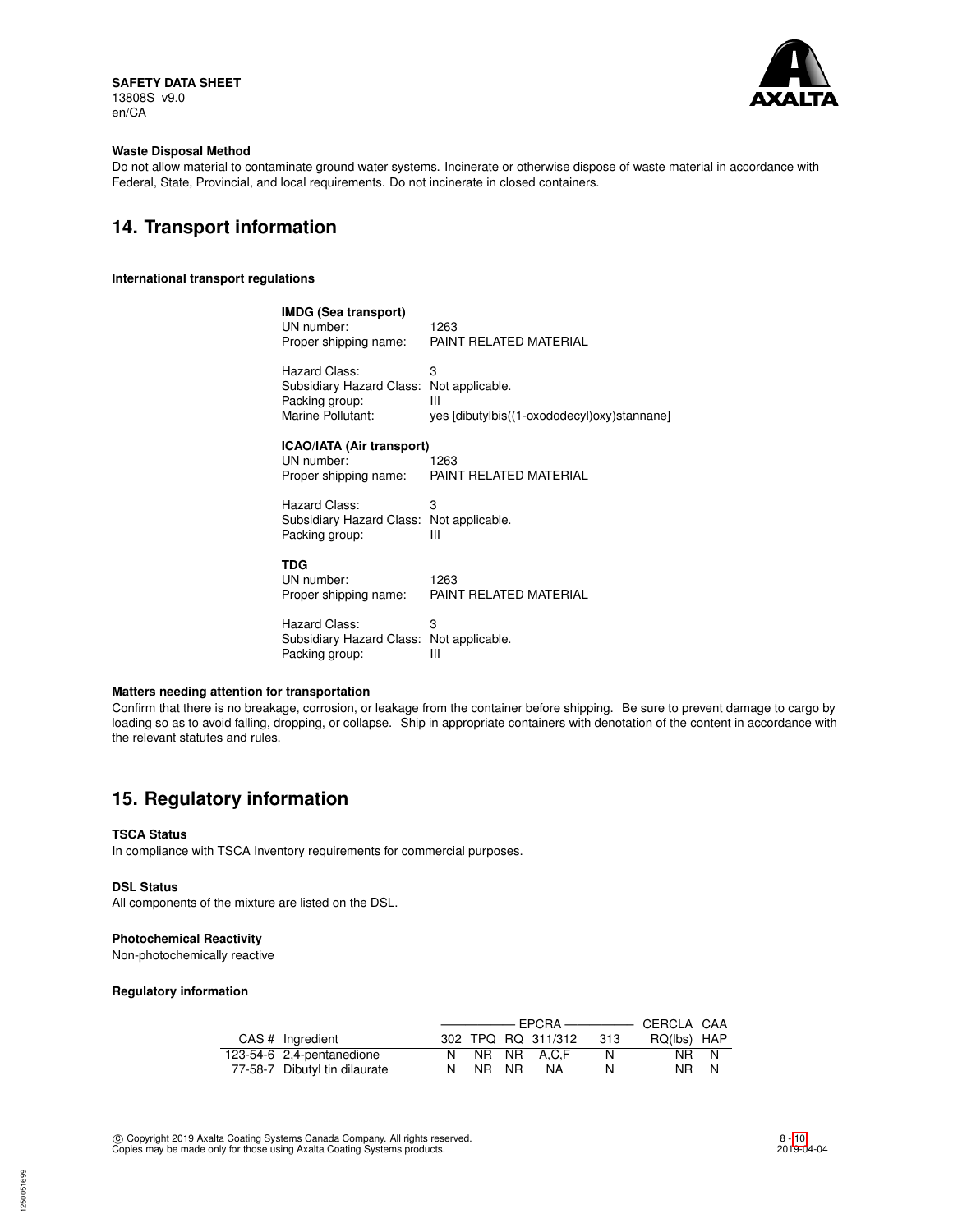

## **Key:**

| <b>EPCRA</b>                                     | Emergency Planning and Community Right-to-know Act (aka Title III, SARA)                                                                                                                                                                       |                  |  |
|--------------------------------------------------|------------------------------------------------------------------------------------------------------------------------------------------------------------------------------------------------------------------------------------------------|------------------|--|
| 302                                              | Extremely hazardous substances                                                                                                                                                                                                                 |                  |  |
|                                                  | $311/312$ Categories $F =$ Fire Hazard<br>$R =$ Reactivity Hazard $C =$ Chronic Hazard<br>$P =$ Pressure Related Hazard                                                                                                                        | A = Acute Hazard |  |
| 313 Information                                  | Section 313 Supplier Notification - The chemicals listed above with<br>a 'Y' in the 313 column are subject to reporting requirements of<br>Section 313 of the Emergency Planning and Community<br>Right-to-Know act of 1986 and of 40 CFR 372. |                  |  |
| CERCLA<br><b>HAP</b><br>TPQ<br>RQ.<br>NA.<br>NR. | Comprehensive Emergency Response, Compensation and Liability Act of 1980.<br>Listed as a Clean Air Act Hazardous Air Pollutant.<br>Threshold Planning Quantity.<br><b>Reportable Quantity</b><br>not available<br>not regulated                |                  |  |

## **16. Other information**

HMIS rating H: 2 F: 3 R: 0

Glossary of Terms:

ACGIH | American Conference of Governmental Industrial Hygienists.

- IARC | International Agency for Research on Cancer.<br>
NTP | National Toxicology Program.
- NTP National Toxicology Program.<br>OEL Cocupational Exposure Limit
- Occupational Exposure Limit
- OSHA | Occupational Safety and Health Administration.<br>STEL | Short term exposure limit
- STEL Short term exposure limit<br>TWA Time-weighted average.
- Time-weighted average.
- PNOR | Particles not otherwise regulated.

PNOC Particles not otherwise classified.

NOTE: The list (above) of glossary terms may be modified.

Notice from Axalta Coating Systems :

The document reflects information provided to Axalta Coating Systems by its suppliers. Information is accurate to the best of our knowledge and is subject to change as new data is received by Axalta Coating Systems. Persons receiving this information should make their own determination as to its suitability for their purposes prior to use.

The information on this Safety Data Sheet relates only to the specific material designated herein and does not relate to use in combination with any other material or in any process.

SDS prepared by: Axalta Coating Systems Regulatory Affairs

Report version

1250051699

Version Changes  $9.0 \t2, 8, 9$ 

Revision Date: 2019-04-04